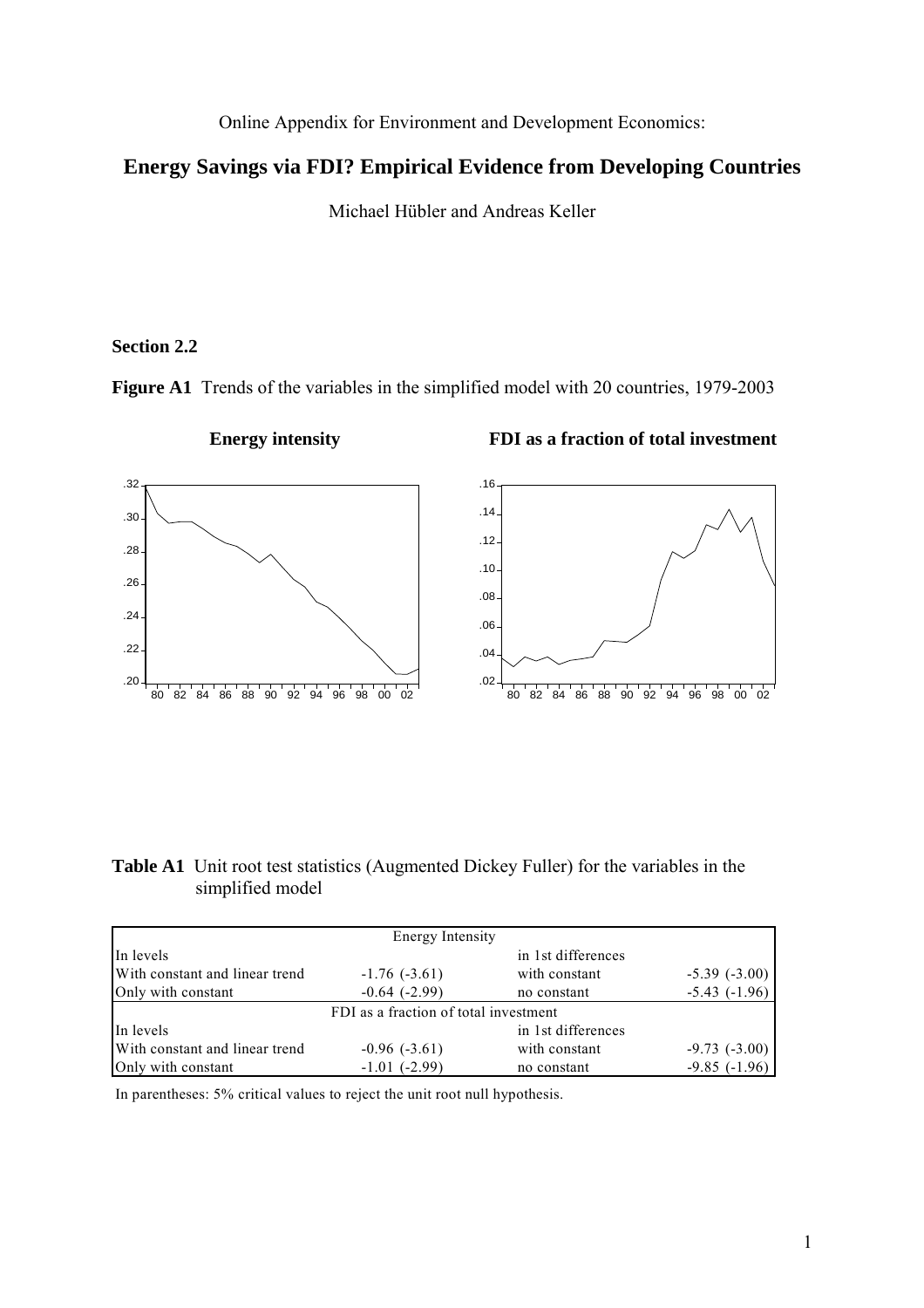**Table A2** Johansen cointegration test of the variables in the simplified model

| Model Specification                         | Trace statistic |
|---------------------------------------------|-----------------|
| Intercept in CE, none in VAR                | 16.37(20.26)    |
| Intercept in CE and VAR                     | 7.10 (15.49)    |
| Intercept and trend in CE, intercept in VAR | 20.90 (25.87)   |

In parentheses: 5% critical values to reject the null of no cointegration.

## **Section 3**

# **Detailed data description**

Table A3 gives an overview on the data that is used in our empirical estimations. The large differences between the minimal and maximal values of the variables in the sample indicate an obvious heterogeneity of countries and years. For instance, per capita income *YPC* ranges from about 485 to 23,266 dollars in PPP. The heterogeneity of countries is also apparent from the rising, falling and undefined time trends of energy intensity and foreign direct investment. Figures A2 and A3 visualize that in graphs of four typical countries of the sample. It is also noteworthy that some countries exhibit negative FDI inflows in certain years. This can for instance be the case when foreign companies withdraw from the market or disinvest.

|  | Table A3 Descriptive statistics of the sample of 60 developing countries in 1975-2004 |  |  |  |
|--|---------------------------------------------------------------------------------------|--|--|--|
|  |                                                                                       |  |  |  |

| Variable  | E         | EI    | IND   |       | FDI/I    | <b>FDI</b> | IM    | AID      | v         | <b>YPC</b> |
|-----------|-----------|-------|-------|-------|----------|------------|-------|----------|-----------|------------|
| Obs.      | 1794      | 1750  | 1696  | 1700  | 1688     | 1745       | 1741  | 1733     | 1756      | 1756       |
| Mean      | 42.565    | 0.257 | 0.331 | 0.215 | 0.082    | 0.017      | 0.346 | 0.041    | 176,962   | 4,581      |
| Min.      | 276       | 0.040 | 0.062 | 0.021 | $-1.389$ | $-0.122$   | 0.030 | $-0.007$ | 955       | 485        |
| Max.      | 1.609.348 | 1.176 | 0.775 | 0.606 | 1.983    | 0.401      | 1.075 | 0.956    | 7,023,283 | 23,266     |
| Std. dev. | 128,874   | 0.182 | 0.116 | 0.069 | 0.147    | 0.028      | 0.184 | 0.069    | 486,419   | 3,622      |

Obs. = number of available observations, which differs between variables; std. dev. = standard deviation.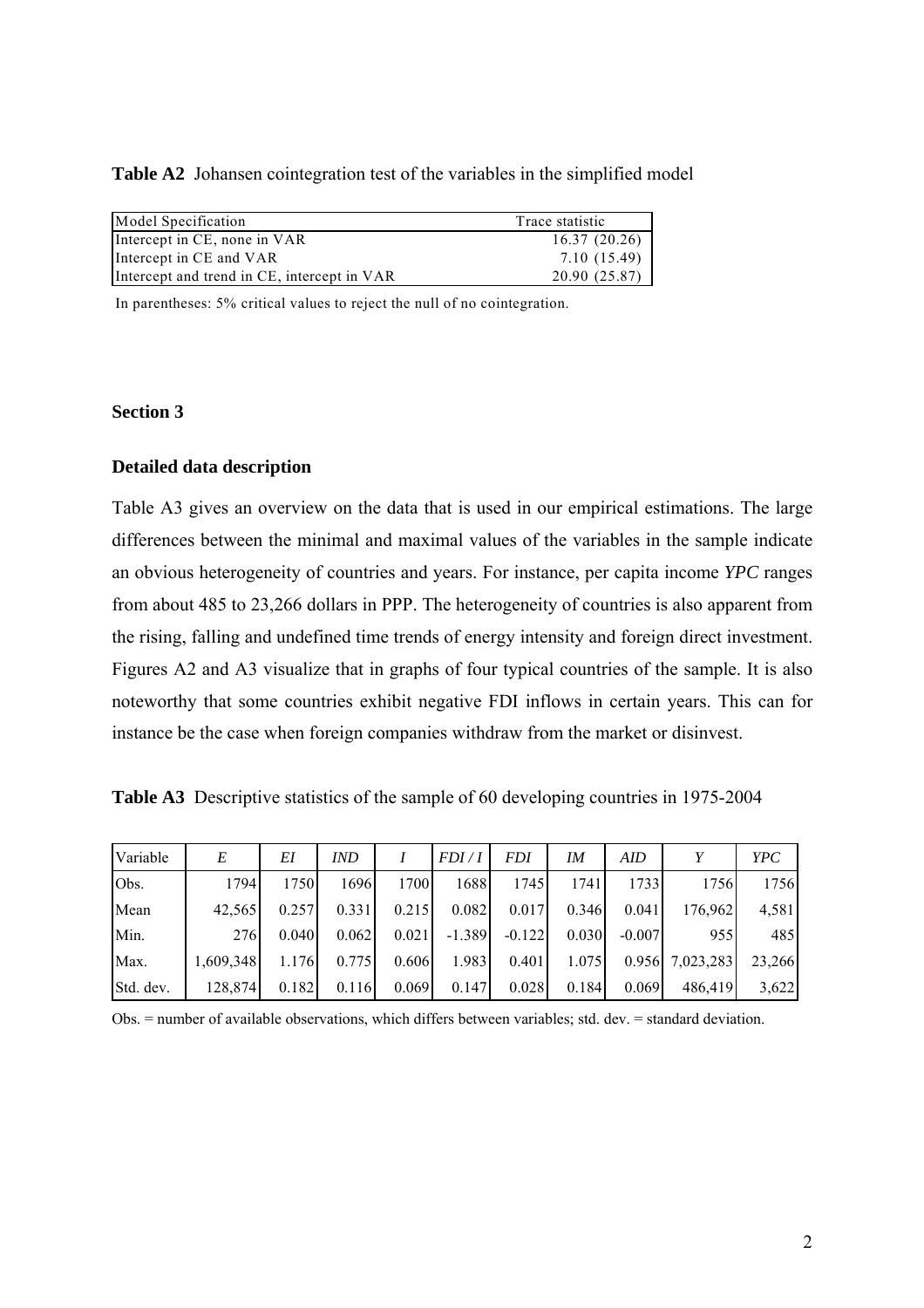

**Figure A2** Time trends of energy intensity 1975-2004 in four countries of the sample

**Figure A3** Time trends of FDI in percent of GDP 1975-2004 in four countries of the sample

FDI Inflow

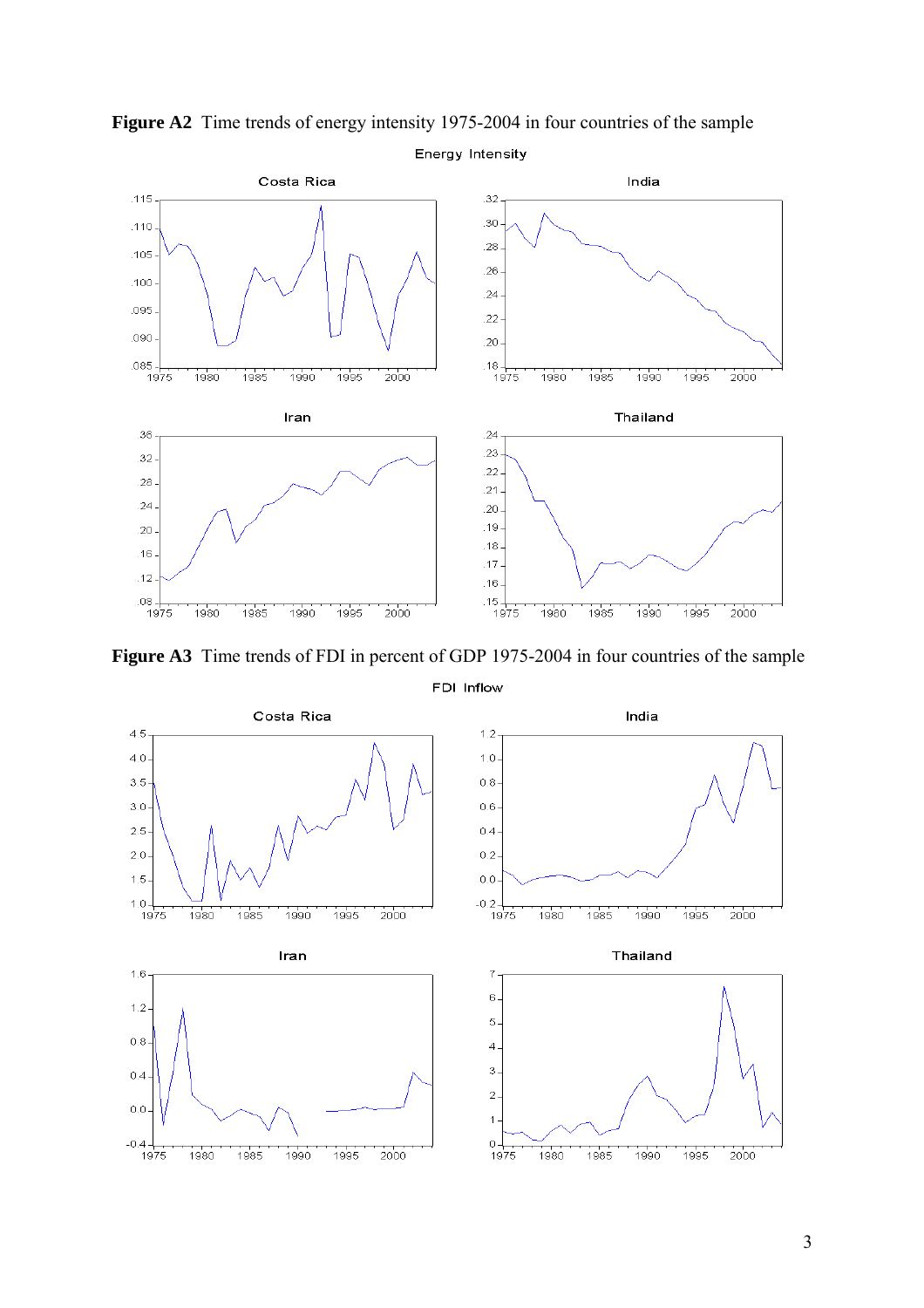The following paragraphs describe obvious trends of important variables revealed by a closer look at the distinct time series.

As expected, GDP (in PPP), denoted by *Y*, rose during this period in all countries. A number of countries show a continuous increase, for example China, India and Pakistan. While India's and Pakistan's GDP expanded during these 30 years by a factor of almost 5, China's GDP exploded by a factor of 13. However, there are economies with tremendous GDP fluctuations such as Nicaragua or Peru. In many countries *YPC*, income per capita, grew in a similar way as total GDP, but this is not necessarily the case. Nicaragua and Venezuela for instance show a falling trend, other countries' income per capita fluctuated around a constant level.

Since increasing production and consumption reflected by GDP growth lead to higher energy demand, it is not surprising that total primary energy supply *E* clearly rose in all countries as well. While most countries' total energy use increased in a smooth continuous way, some countries like Peru and Uruguay show large fluctuations. Such energy use and GDP changes might stem from political disturbances or other economic shocks, which cannot be captured in the econometric analysis and will probably create estimation errors. The development of energy intensities *EI* is ambiguous across countries. In 17 countries (including China, India and Peru) energy intensity declined. China's energy intensity, starting from a high level in 1975, decreased by approximately 75 % until 2004. On the other hand, energy intensity increased in 21 countries (Algeria, Saudi Arabia, Iran and others). 22 countries show no obvious tendency. Having a closer look at the time series of energy use *E* and GDP *Y*, it becomes obvious in a number of cases that GDP short-time fluctuations or shocks do not correspond with proportional fluctuations of energy supply. In these cases, GDP jumps up or down while energy supply is sluggish. As a consequence energy intensity defined as *E / Y* moves to the opposite direction of the GDP fluctuation. This is an important observation, which has to be taken into account in the specification of the estimation models. (Another question not discussed here is the role of measurement errors and measurement difficulties.) A number of countries (such as Bangladesh, Honduras, India, Indonesia, Republic of Korea, Senegal and Thailand) show a clearly rising share of the industry sector *IND* over time. Other countries (like Argentina, Oman and Zambia) have falling shares. In the remaining cases *IND* fluctuates or shows upward or downward trends within the time frame of the sample. In China the industry share remained relatively stable over time, reaching its maximum of 48.2 % relative to GDP in 1978 and its minimum of 41.6 % in 1990, while the 2004 share was 46.2 % of GDP.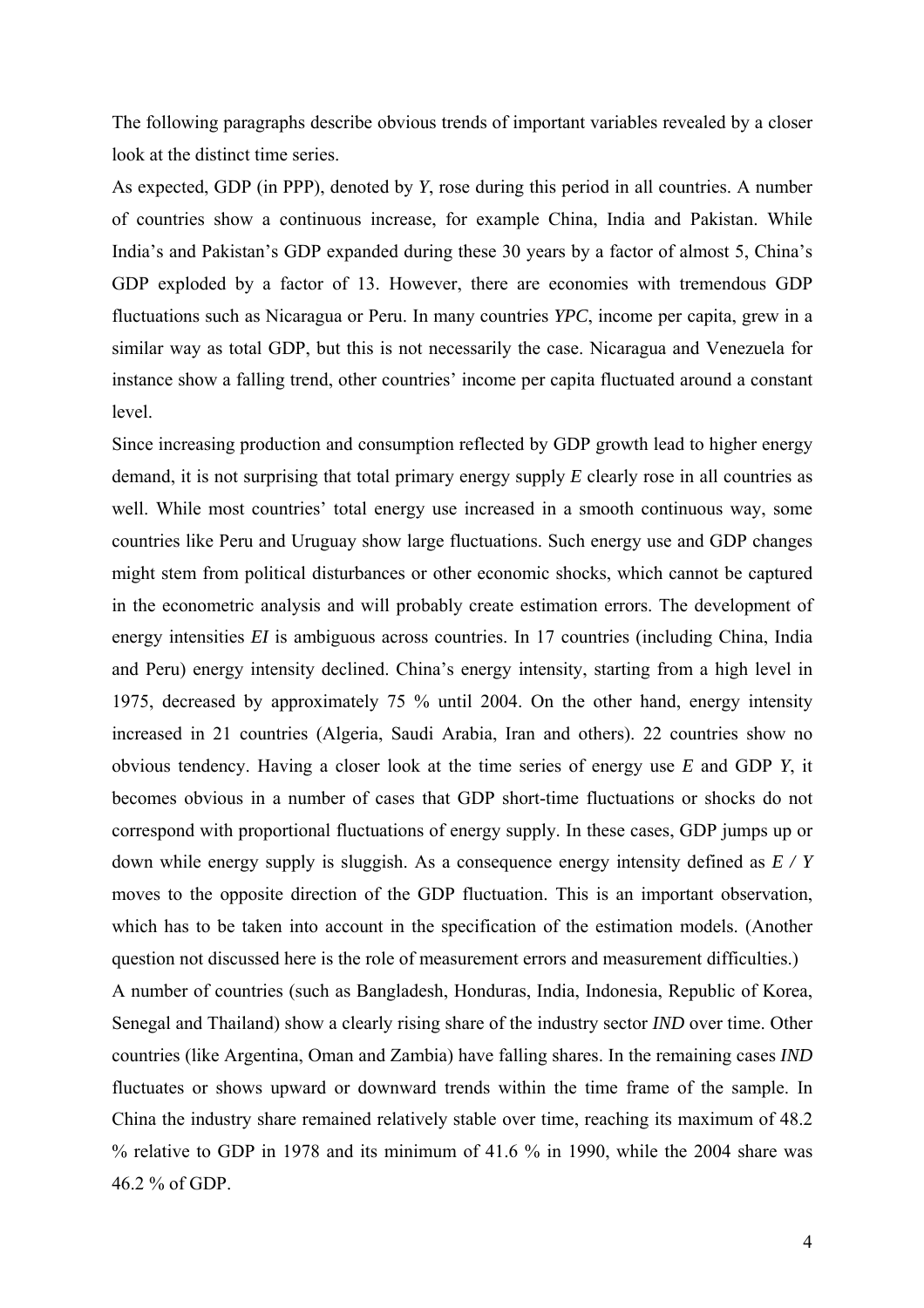Gross investment in absolute terms had an upward sloping tendency, and several economies had a stable continuing increase in investment during the sample period (Chile, China, India, Korea, Pakistan and others). This upward trend vanishes in many cases when looking at *I*, gross investment relative to GDP. Investments in China rose from 39.2 billion USD (29.4 % of GDP) in 1975 to 658.2 billion USD (38.4 % of GDP) in 2004.

Net FDI inflows (In US Dollars referring to the year 2000) show a rising tendency in most countries, especially during the 1990s. FDI relative to GDP, here labeled *FDI*, also rose in many countries, but this trend is less obvious than the increase in absolute FDI inflows. Some countries show periods with high fluctuations or plummeting FDI shares. FDI inflows to China increased strongly from 51 million USD (0.03 % of GDP) in 1980 to 48.7 billion USD (2.8 % of GDP) in 2003. The highest ratio of FDI to GDP (in other words the highest intensity of FDI inflows) was reached in 1993 with 6.3 %. When dividing FDI inflows by gross investment instead of GDP, the resulting time series data are very similar.

Besides FDI, imports are another indicator for the integration of a country into the world economy and a potential channel for technology transfer. Their value had an upward sloping trend between 1975 and 2004 in all countries, while periods of decline or years of plummeting imports occurred in some countries. The imports relative to a country's GDP, denoted by *IM,* clearly rose only in 23 countries. The other countries show decreases in import intensities or fluctuations. China's import value increased from roughly 6.1 billion USD (4.6 % of GDP) in 1975 to 538.5 billion USD (31.4 % of GDP) in 2004. The reception of international aid is a further potential source of international technology transfer. In contrast to FDI and trade, there is no clear trend of aid inflows when examining the time series of the 60 countries in the sample. Referring to aid inflows relative to GDP, called *AID* in the data set, some countries show an upward trend (e.g. Ghana) and other countries have falling aid intensities (e.g. India, Tunisia). Absolute and relative aid flows to China reached their maximum in 1993 and declined in the following years.

We conclude that there are increasing time trends of energy supply, imports and foreign as well as gross investment in accordance with GDP growth. It is difficult to observe any direct relationship between energy and these variables besides the time trend. When looking at intensities, i.e. the variables divided by GDP, a different picture with considerable heterogeneity of the 60 countries arises. An econometric analysis of this panel data may reveal whether FDI has a significant influence on energy intensity. Figure A4 visualizes the facts about the Chinese economy discussed before. Obviously FDI and international trade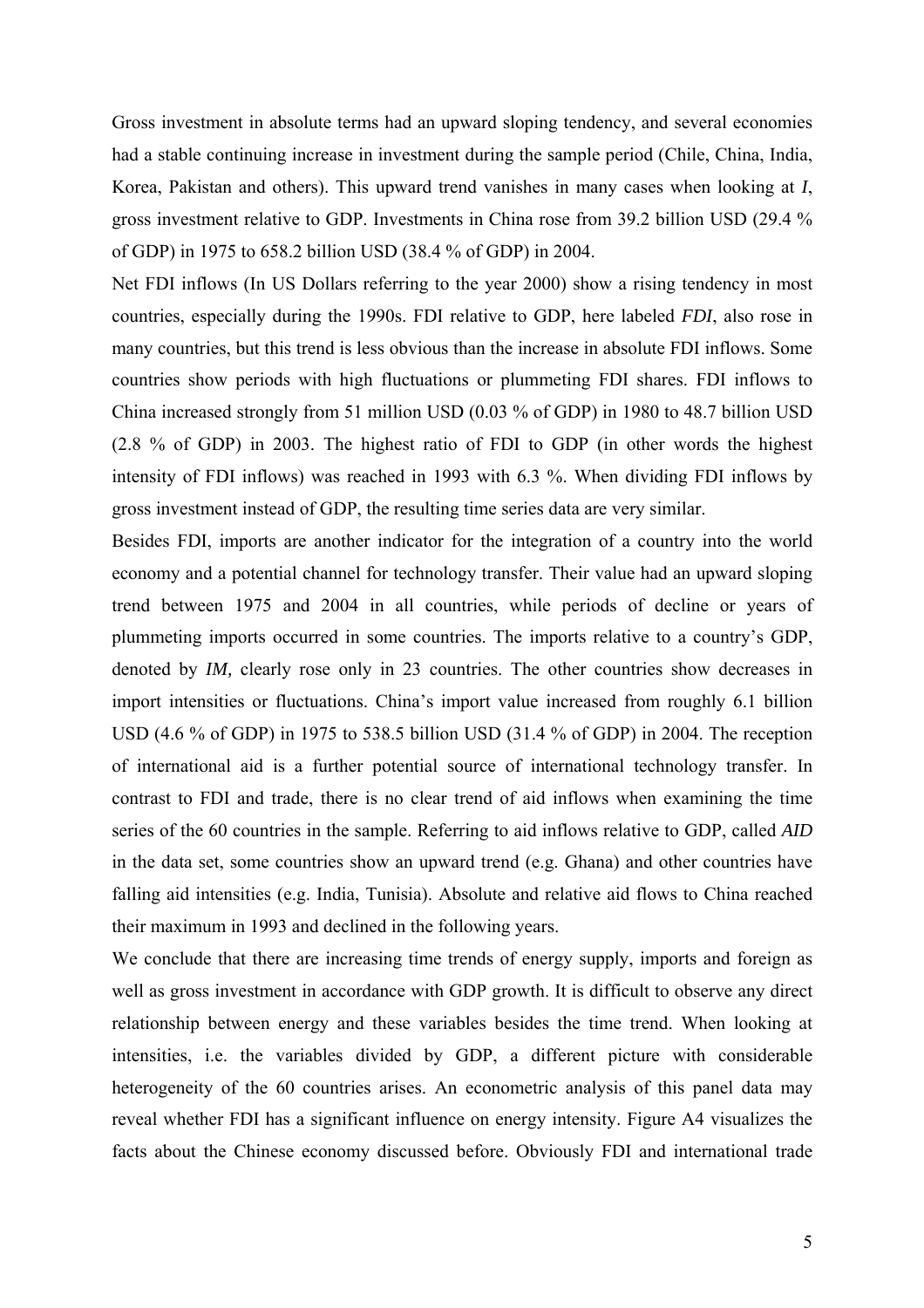have played an increasingly important role. However, this effect is weaker or not detectable in other developing countries.



**Figure A4** Indicators of the Chinese economy, 1975-2004

## **Section 3.2**

**Table A4** Pair wise correlations of the explanatory variables

|                  | $\Delta IND$ |          | <i>FDI</i> | ΙM    | AID      | $\Delta ln(YPC)$ | $\Delta ln(Y)$ |
|------------------|--------------|----------|------------|-------|----------|------------------|----------------|
| $\triangle IND$  |              |          |            |       |          |                  |                |
|                  | 0.016        |          |            |       |          |                  |                |
| <b>FDI</b>       | 0.063        | 0.135    |            |       |          |                  |                |
| IM               | 0.050        | 0.351    | 0.350      |       |          |                  |                |
| <b>AID</b>       | 0.031        | $-0.069$ | 0.022      | 0.184 |          |                  |                |
| $\Delta ln(YPC)$ | 0.166        | 0.275    | 0.113      | 0.149 | $-0.018$ |                  |                |
| $\Delta ln(Y)$   | 0.167        | 0.276    | 0.088      | 0.156 | 0.020    | 0.984            |                |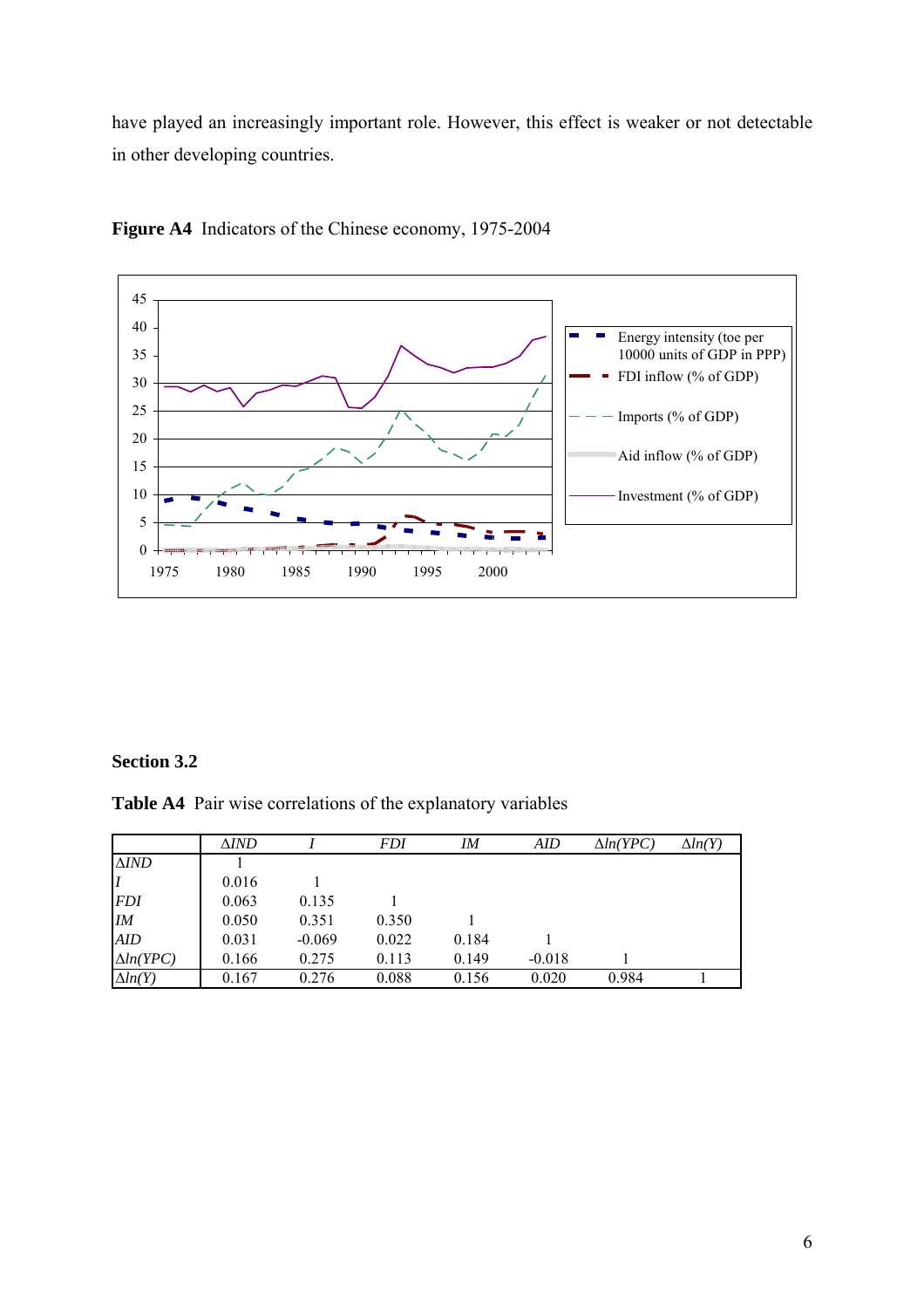# **Section 4.1**

| Specification         | A <sub>1</sub>           | A2                       | <b>B1</b>                | <b>B2</b>                     | B <sub>3</sub>                 | C <sub>1</sub>           | C <sub>2</sub>           | C <sub>3</sub>                 |
|-----------------------|--------------------------|--------------------------|--------------------------|-------------------------------|--------------------------------|--------------------------|--------------------------|--------------------------------|
| Method                | Country-                 | FE                       | FE                       | FE                            | FE                             | FE                       | FE                       | FE                             |
|                       | RE                       |                          |                          | lagged<br>regressors          | lagged<br>regressors<br>and MA |                          | lagged<br>regressors     | lagged<br>regressors<br>and MA |
| Observations          | 956                      | 956                      | 924                      | 869                           | 804                            | 924                      | 871                      | 1441                           |
| Countries             | 58                       | 58                       | 58                       | 58                            | 58                             | 58                       | 58                       | 60                             |
| Years                 | 1988-2004                |                          |                          | 1988-2004 1988-2004 1989-2004 |                                | 1990-2004 1988-2004      | 1989-2004                | 1978-2004                      |
| Depend. var.          | $\Delta$ ln( <i>EI</i> ) | $\Delta$ ln( <i>EI</i> ) | $\Delta$ ln( <i>EI</i> ) | $\Delta$ ln( <i>EI</i> )      | $\Delta$ ln( <i>EI</i> )       | $\Delta$ ln( <i>EI</i> ) | $\Delta$ ln( <i>EI</i> ) | $\Delta$ ln( <i>EI</i> )       |
| <b>CONST</b>          | 0.000                    | 0.000                    | $-0.001$                 | $-0.017$                      | $-0.031$                       | 0.011                    | $0.038$ ***              | $0.023$ *                      |
| $\Delta \textit{IND}$ |                          |                          | $-0.029$                 | $0.302$ ***                   | $0.208$ *                      | $-0.030$                 | $0.172$ ***              | $0.122$ **                     |
|                       |                          |                          | $0.099$ **               | $-0.038$                      | 0.033                          | $0.102$ **               | $-0.013$                 | 0.027                          |
| FDI/I                 | $-0.022$                 | $-0.024$                 |                          |                               |                                |                          |                          |                                |
| <b>FDI</b>            |                          |                          | 0.045                    | $-0.025$                      | $-0.217$                       | 0.044                    | $0.143$ *                | 0.032                          |
| IM                    |                          |                          | $-0.019$                 | $0.081$ *                     | $0.091$ *                      | $-0.012$                 | $-0.010$                 | 0.018                          |
| <b>AID</b>            |                          |                          | -0.061 $^{\ast\ast}$     | $-0.117$ ***                  | $-0.185$ **                    | $-0.054$ **              | $-0.039$                 | $-0.107$ **                    |
| $\Delta$ ln(YPC)      |                          |                          | $-0.746$ ***             | 0.120                         | $0.182$ **                     |                          |                          |                                |
| $\Delta$ ln(Y)        |                          |                          |                          |                               |                                | $***$<br>0.251           | $0.057$ *                | $0.084$ $^{\ast\ast}$          |
| Adj. $R^2$            | 0.003                    | 0.042                    | 0.380                    | 0.091                         | 0.090                          | 0.139                    | 0.075                    | 0.067                          |
| $F$ -stat.            | 3.287                    | 1.561                    | 8.168                    | 2.352                         | 2.035                          | 2.881                    | 1.899                    | 1.752                          |
| $Prob(F - stat.)$     | 0.070                    | 0.002                    | $\mathbf{0}$             | $\boldsymbol{0}$              | $\boldsymbol{0}$               | $\boldsymbol{0}$         | $\boldsymbol{0}$         | $\boldsymbol{0}$               |

|  |  |  | <b>Table A5</b> Estimation results for specifications A, B and C with M&A corrected FDI |  |  |  |  |
|--|--|--|-----------------------------------------------------------------------------------------|--|--|--|--|
|--|--|--|-----------------------------------------------------------------------------------------|--|--|--|--|

\* Significant at the 10 % level, \*\* significant at the 5 % level, \*\*\* significant at the 1 % level; heteroscedasticity and autocorrelation consistent standard errors;  $\Delta$  = first time differences; Country-RE = country-specific random effects; FE = country- and time-specific fixed effects; B3 and C3 use lagged regressors while FDI, IM and AID are moving averages of the past 3 years.